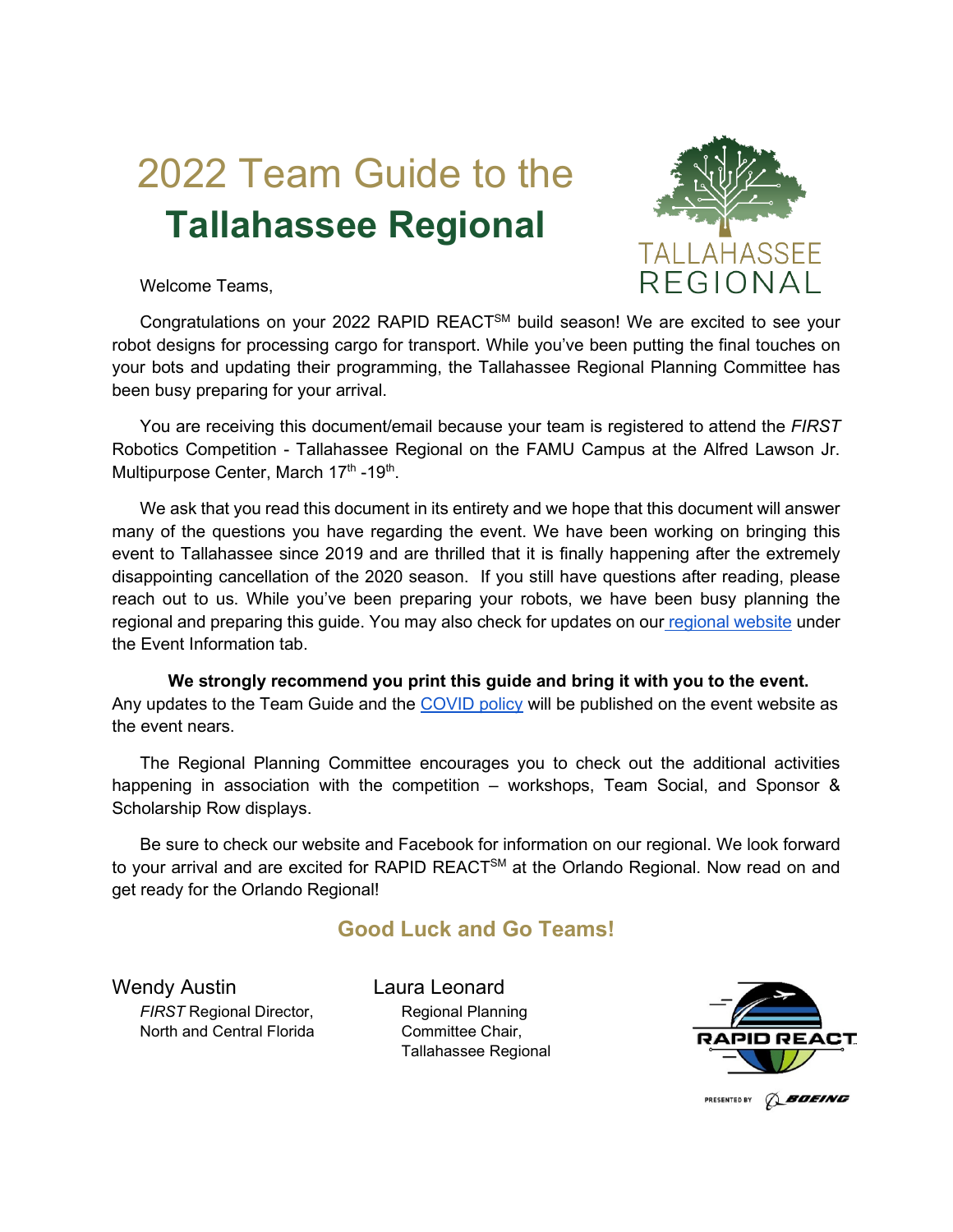# Table of Contents

| $\mathbf{1}$ . | <b>Event Schedule</b>             | $\mathfrak{B}$  |
|----------------|-----------------------------------|-----------------|
| 2.             | <b>COVID Policies</b>             | $\overline{4}$  |
| 3.             | Load-In / Load-Out Instructions   | $6\phantom{1}6$ |
| 4.             | Being a Good Guest                | $9\,$           |
| 5.             | Safety                            | 9               |
| 6.             | <b>Water in Pits</b>              | 10              |
| 7.             | Meals, Snacks, and Beverages      | 10              |
| 8.             | The Machine Shop                  | 10              |
| 9.             | Moving between the Field and Pits | 11              |
| 10.            | <b>Team Media Badges</b>          | 11              |
| 11.            | <b>Directions and Parking</b>     | 12              |
| 12.            | Security                          | 12              |
| 13.            | Site Layout                       | 12              |
| 14.            | <b>Exhibits</b>                   | 12              |
| 15.            | Web Streaming                     | 12              |
| 16.            | <b>Thursday Workshops</b>         | 13              |
| 17.            | <b>Student Ambassadors</b>        | 13              |

<span id="page-1-0"></span>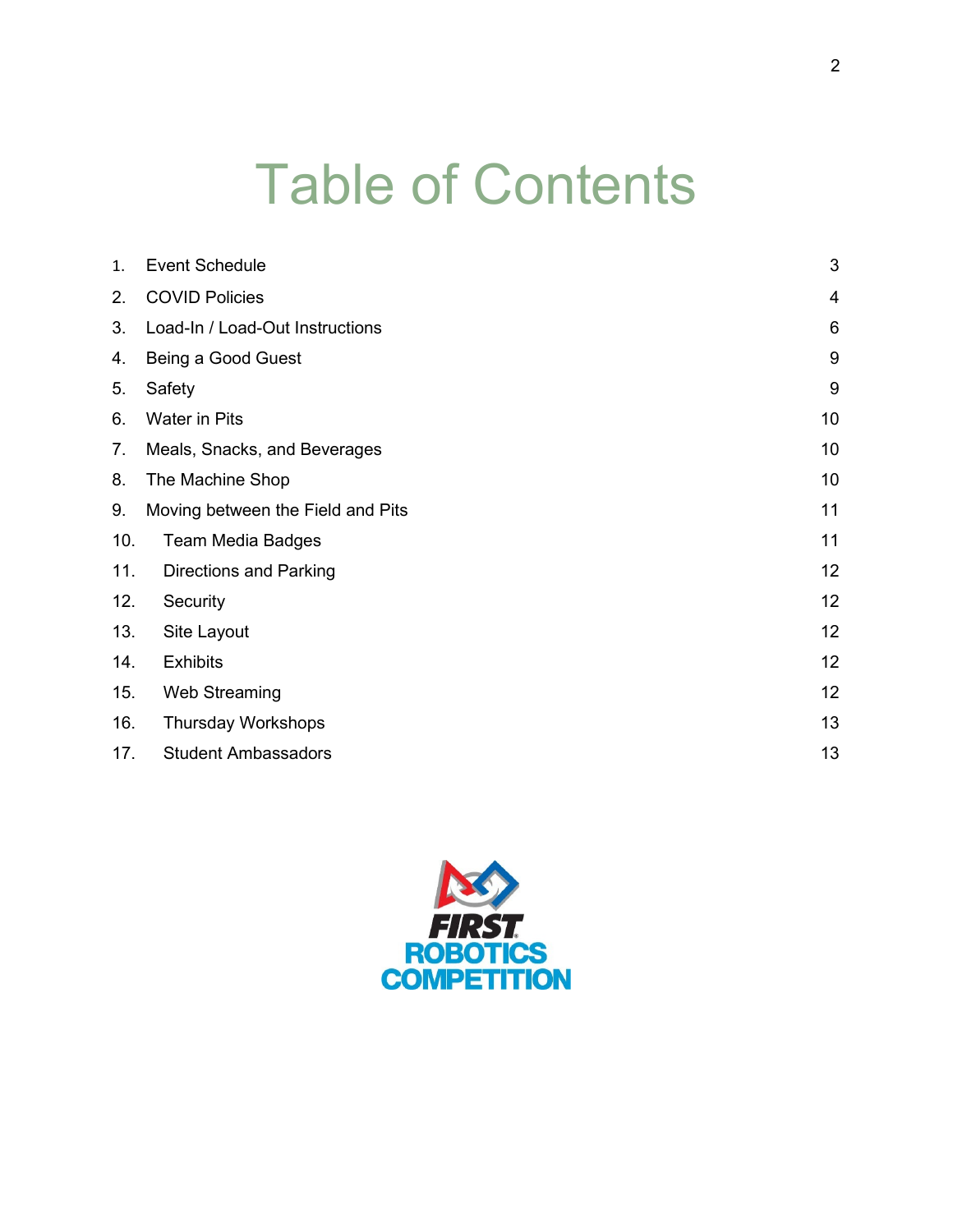#### **1.** Event Schedule

'

Robotics competitions are as complex as the robots competing, which leads to many opportunities for slowdowns. Teams will receive a welcome packet at check-in. Please review the schedule in the packet for any updates.

In the interest of fairness to all teams, pit closing times will be **strictly enforced**. Please remember your gracious professionalism and vacate the pits by the closing times on the schedule below. Our volunteers cannot leave until after teams have left the building, and they need their rest too!

| <b>Wednesday, March 16th</b><br>6:00 PM $-$ 8:00 PM |                                                       |  |
|-----------------------------------------------------|-------------------------------------------------------|--|
|                                                     | 5 Team Reps to Load In/Setup Pits                     |  |
| <b>Thursday, March 17th</b>                         |                                                       |  |
| $7:45$ AM                                           | 5 Team Reps to Load In/Setup Pits                     |  |
| 8:30 AM                                             | Pits, Machine Shop, and Inspection Open               |  |
| $9:00$ AM $- 11:00$ AM                              | Registration, Driver's Meeting, and Field Open for    |  |
|                                                     | <b>Measurement and Calibration</b>                    |  |
| $11:00$ AM $- 12:00$ PM                             | Lunch                                                 |  |
| $12:00$ PM $-6:30$ PM                               | <b>Practice Matches</b>                               |  |
| 8:00 PM                                             | Pits and Machine Shop Close                           |  |
|                                                     |                                                       |  |
| <b>Friday, March 18th</b>                           |                                                       |  |
| 8:00 AM                                             | Pits and Machine Shop Open                            |  |
| $8:30$ AM $-9:00$ AM                                | <b>Opening Ceremonies</b>                             |  |
| $9:00$ AM $-$ 12:00 PM                              | <b>Qualification Matches</b>                          |  |
| 12:00 PM - 1:00 PM                                  | Lunch                                                 |  |
| 1:00 PM $-$ 5:45 PM                                 | <b>Qualification Matches</b>                          |  |
| $5:45$ PM $-6:15$ PM                                | <b>Awards Ceremony</b>                                |  |
| $~6:30$ PM                                          | Pits and Machine Shop Close Following Awards Ceremony |  |
|                                                     |                                                       |  |
| <b>Saturday, March 19th</b>                         |                                                       |  |
| $8:00$ AM                                           | Pits and Machine Shop Open                            |  |
| $8:30$ AM $-9:00$ AM                                | <b>Opening Ceremonies</b>                             |  |
| $9:00$ AM $-$ 12:15 PM                              | <b>Qualification Matches</b>                          |  |
| 12:15 PM - 12:30 PM                                 | <b>Alliance Selections</b>                            |  |
| 12:30 PM - 1:30 PM                                  | Lunch                                                 |  |
| 1:30 PM $-$ 4:30 PM                                 | <b>Playoff Matches</b>                                |  |
| 4:30 PM $-6:00$ PM                                  | <b>Awards Ceremony</b>                                |  |
| 6:30 PM                                             | <b>Pits Close</b>                                     |  |

Schedule subject to change. All times are estimated based on the flow of matches.

Additionally, we will be having multiple activities occurring throughout the event! A list of the events can be found below. More details on the Team Workshops can be found in Section 15.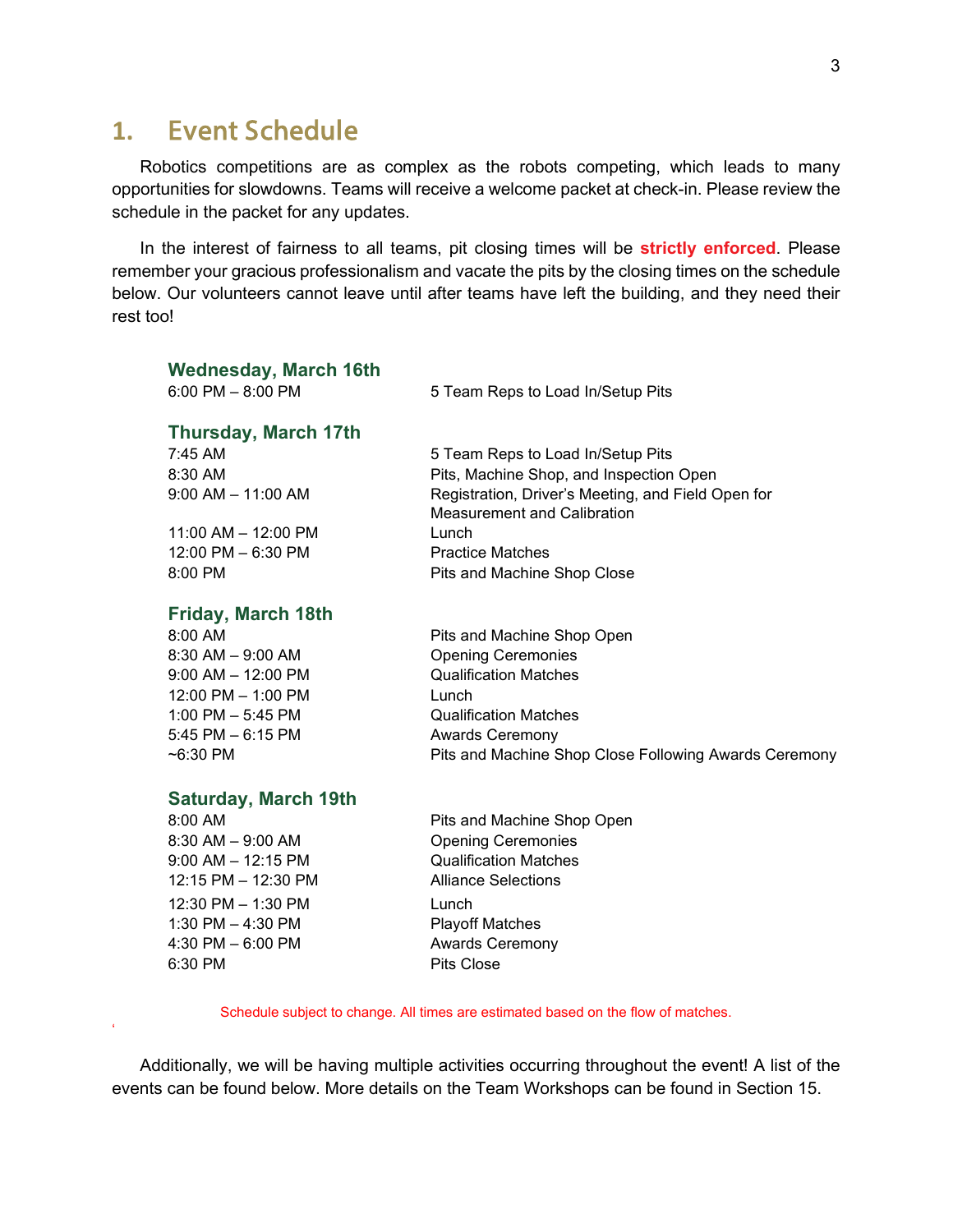TallyRobotics would like to invite you to join the other FRC Teams and Event Volunteers for the [Tallahassee Regional Team Social](https://www.eventbrite.com/e/271045513427) on Friday, March 18 from 7 pm to 8:30 pm at the beautiful Cascades Park in Downtown Tallahassee. Dinner is brought to you by Mission BBQ. Huge Yard Games will be available for friendly coopertition and a DJ will help us dance off the stress of the first day of matches. **Coaches, please register for your entire team**. Once you select Register you will be taken to a page where you can select Team Social. When you add on meals, you will select the number you need for each type. Prices for meals are \$17/each. Event t-shirts are \$12/each and Commemorative Coins are \$15/each.

#### **Thursday, March 17th**

| <b>Friday, March 18th</b> |                       |
|---------------------------|-----------------------|
| 12:00 PM $-$ 6:00 PM      | Merchandise Sale      |
| 11:00 AM                  | <b>Senior Picture</b> |
| 10:00 AM $-$ 4:00 PM      | <b>Team Workshops</b> |
| $10:00$ AM $-$ 4:00 PM    | <b>Exhibits Open</b>  |

8:15 AM 9:00 AM – 6:00 PM 10:00 AM – 4:00 PM 7:00 PM - 8:30 PM

Sales

Alumni Parade Merchandise Sales Exhibits Open [Team Social](https://www.eventbrite.com/e/271045513427)

#### **Saturday, March 19th**

8:15 AM 9:00 AM – 5:00 PM 10:00 AM – 4:00 PM Mascot Parade Merchandise Sales Exhibits Open

Schedule subject to change. All times are estimated based on the flow of matches.

#### <span id="page-3-0"></span>2. COVID Policies

The Tallahassee Regional Planning Committee (RPC) and FIRST® recognize that the health and safety of FIRST teams, volunteers, and staff is our top priority. We are following guidelines from state and county health departments, the CDC, and local school districts regarding COVID-19. Decisions regarding event planning are made based on the guidance and policies as established by community and public health officials, the venues hosting our events, and in the spirit of *Gracious Professionalism®*.

Gracious Professionalism® is part of the ethos of FIRST. It's a way of doing things that encourages high-quality work, emphasizes the value of others, and respects individuals and the community. These policies may be more stringent than the precautions that your team or family observe, but a large number of attendees at the competition requires a higher level of mitigation measures. *Showing respect for the health and safety of all participants at the event - team members, mentors, volunteers, event staff, and visitors - exemplifies the spirit of Gracious Professionalism®*.

Please also note that the *[FIRST](https://www.firstinspires.org/sites/default/files/uploads/frc/EventRulesManual.pdf)* [Event Rules have been modified,](https://www.firstinspires.org/sites/default/files/uploads/frc/EventRulesManual.pdf) and E101 has been updated:

F. health and safety requirements in place for that event (e.g. mask-wearing).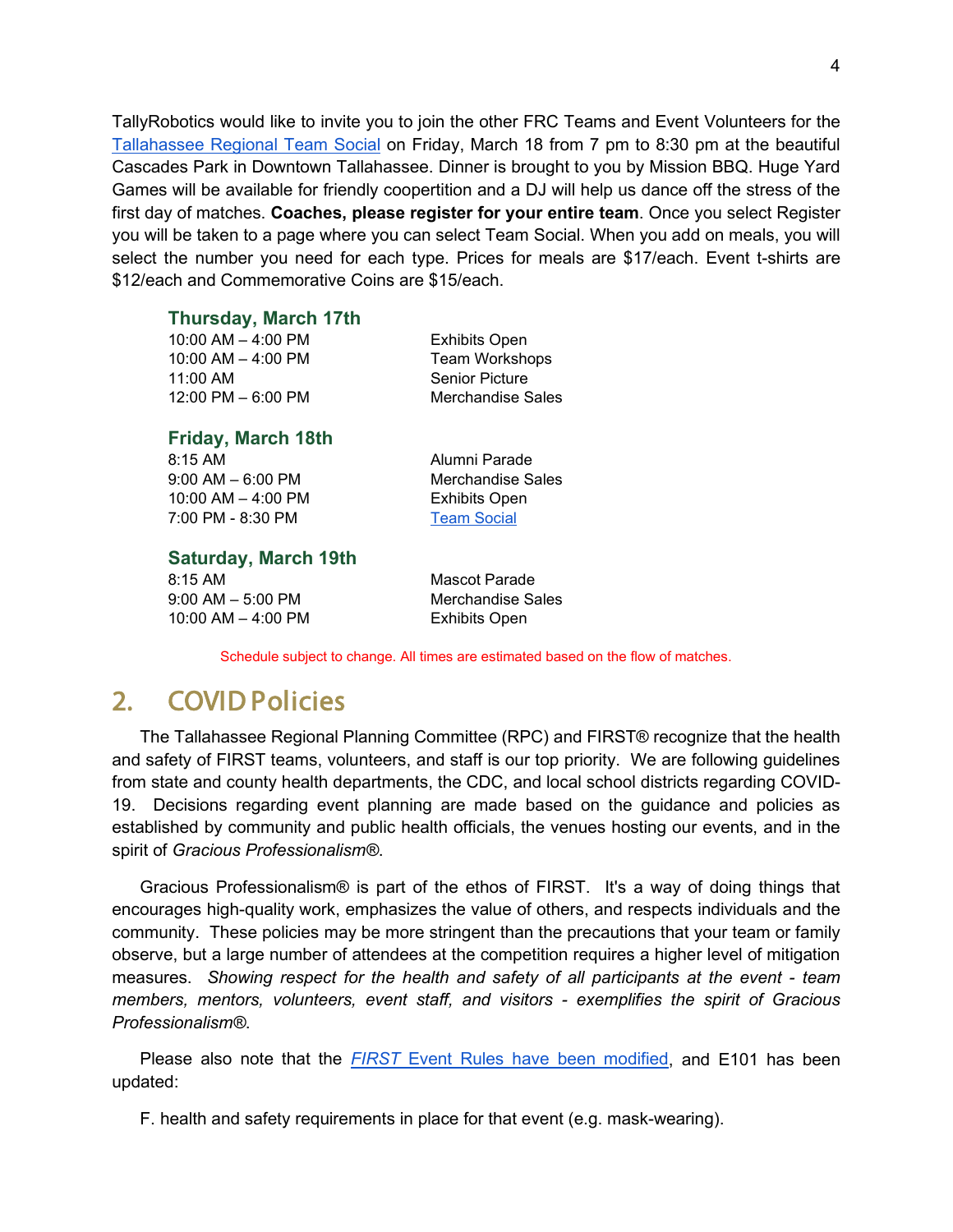● *Universal Violation Note: A violation of any Event Rule will result in a verbal warning. Egregious or subsequent violations will be addressed by the Head REFEREE, the Lead Robot Inspector (LRI) and/or Event Management. Teams should note that egregious and frequent violations may be shared with the Judge Advisor which could lead to disqualification from awards*

#### **Personal Protective Equipment (PPE)**

- **Face masks are required for all individuals in attendance** *at all times when inside the event venue regardless of vaccination status,* except when eating or drinking. Face masks shall be worn correctly, covering both the nose and mouth. Teams must bring an adequate supply of masks for all participants. All other attendees must bring their own supply of face masks sufficient for the duration of the event.
- Face shields, bandanas, single-layer gaiters, and masks with exhalation valves are NOT considered effective PPE for mitigating the spread of COVID-19. These items shall not be worn at the event.
- Program-specific personal protective equipment rules, including those around safety glasses, will be enforced as usual. All participants are expected to bring their own personal safety glasses; there will be limited on-site availability. In addition, every team should bring their own safety glass cleaning supplies. Antifog spray also is recommended to help prevent fogging of glasses. Other safety measures are included in the FIRST Safety Manual.

#### **Venue Entry & Pit Restrictions**

● All participants and visitors are advised to follow all event signage regarding entry into event pits, viewing stands, and other designated spaces. **The Tallahassee Regional Planning Committee (RPC) may restrict entry into the event pits to reduce crowding and create the best possible experience for all participants.** The Tallahassee RPC may also restrict overall venue and event access to participating teams and mentors only, should health and safety conditions necessitate this additional step.

#### **Daily Health Screening**

Do not come to the event if you are sick or if you have been in contact with someone who is sick. All attendees (participants and volunteers) shall follow the rules established by their local health authorities. *Please see the event Daily Health Screening (found at the end of the Team Guide (page 18) or by downloading the [COVID-19 Regional Policies and Plan document](https://tallahasseefrc.org/health-and-safety/) on the Tallahassee FRC website) for the recommended daily health screening.* 

#### **Teams**

● Mentors and volunteers must verify that anyone traveling with their team has passed a health screening each day of the event. A mentor from each team will have to sign a form (at Pit Admin) every day of the event to verify the health screening has been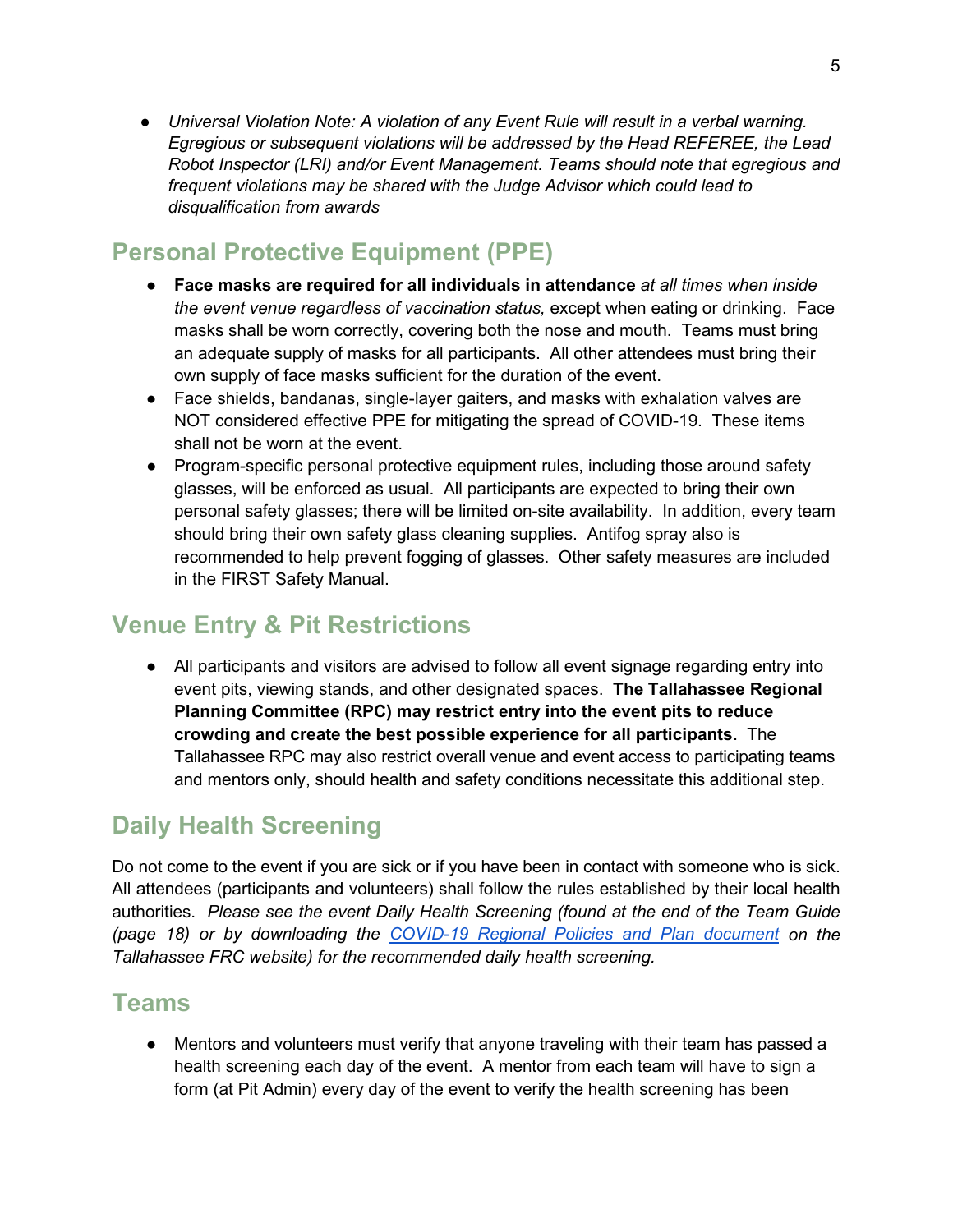completed. The team's travel mentor or primary/lead mentor must not allow anyone who fails this health screening to enter the event venue.

● Teams need a plan to handle illnesses that arise during the event, including failure to pass the daily health screening. For example, the plan should include logistics to seek medical help and to send an ill person home or isolate the ill person away from the event venue. Any individual supervising an ill student should be an adult over the age of 18 and a high school graduate.

#### **Event Volunteers**

● Volunteers must perform a daily health screening before coming to the venue. If a volunteer does not pass the daily health screening or is otherwise ill, they must notify the event's volunteer coordinator(s) and not come to the event venue.

#### **Physical Distancing**

- **Whenever possible, everyone should avoid close contact with others, especially people from other teams, and maintain a distance of 6 feet or more.**
- Teams are encouraged to allow extra space between individuals and teams in the pits, stands, and eating areas.
- When possible, volunteer meal times will be adjusted to allow more distancing in the volunteer lounge.

#### **Cleaning**

- Teams should bring their own cleaning supplies and follow their team's and school's procedures for cleaning and use of shared materials and tools.
- Frequent handwashing with soap and water, or hand sanitizer, is encouraged.
- Sanitizing wipes and hand sanitizer will be available for event volunteer use in the volunteer lounge, pit area, and field area.

#### **Vaccinations**

● At this time, the Tallahassee Regional Planning Committee does not require event attendees to be vaccinated. FIRST believes that the best path toward ending the COVID-19 pandemic—and having a successful season—is through vaccination. FIRST strongly recommends everyone who is eligible to consult with their physician and be fully vaccinated against COVID-19, with booster shots if applicable, prior to attending the event.

### <span id="page-5-0"></span>3. Load-In / Load-Out Instructions

#### **Load In: Wednesday, 6:00 p.m. - 8:00 p.m. OR Thursday, 7:45 a.m. - 8:30 a.m.**

The intention for early load-in hours is to allow teams to find their pit space, place their robot and tools in their pit space **and begin building their pit during early load-in hours! 5 team members including one adult** will load in through the double door located in the back of the Lawson Center. Any team members loading in **must** enter the pits through the double door.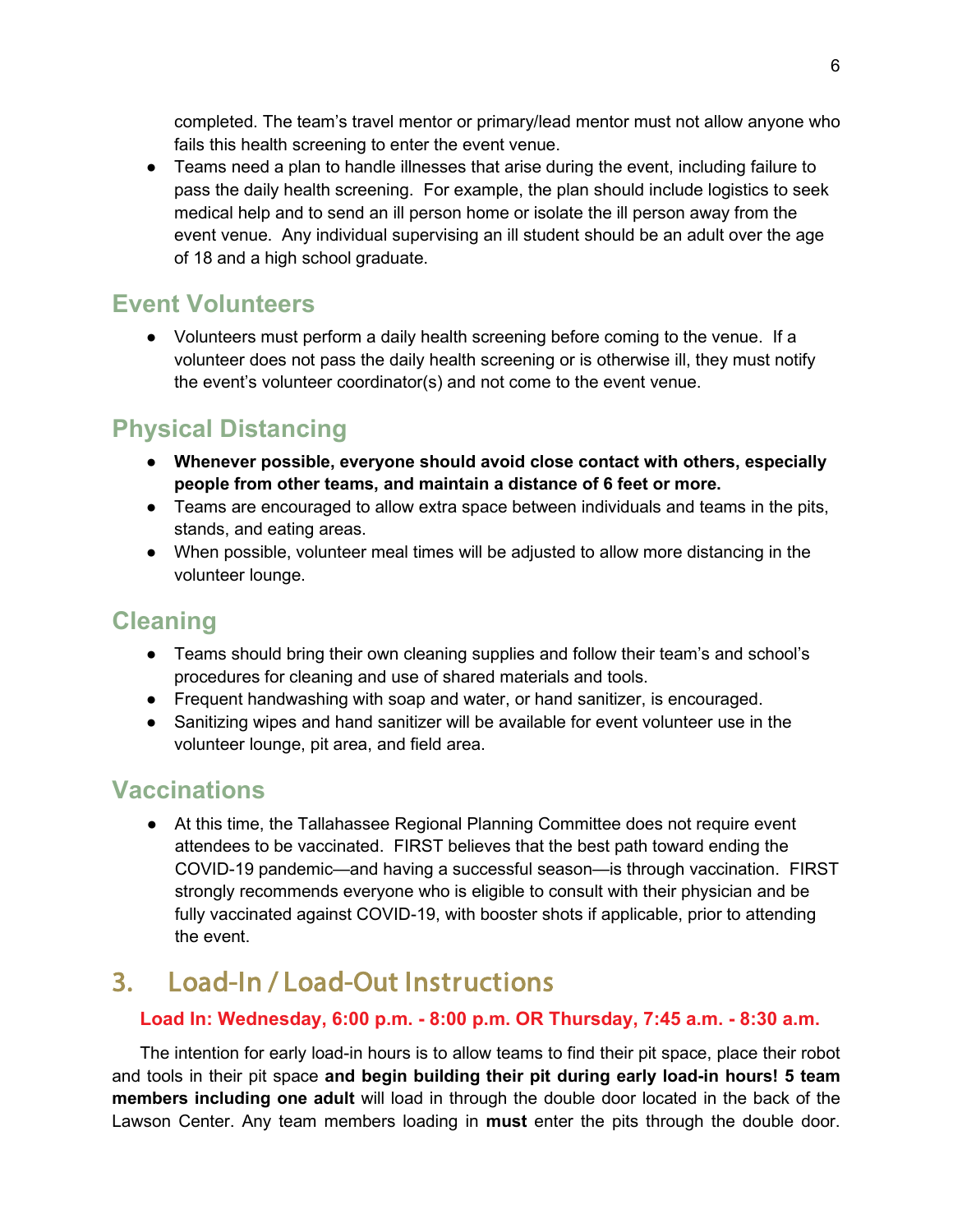Teams are encouraged to arrive early to ensure they can load in large items for their pit space during this time. Also, please stop by the Pit Admin desk to register your team and collect Pit passes. Access to the Pit is **restricted** to those with pit passes!

**Please print or download this section and have it ready for the load-in process**. This will keep everyone safe and efficient.

#### **Load-in Route**

This route is designed to reduce the wait times for load-in. Regional volunteers will be present to assist load-in managers with traffic flow. Please follow their instructions – this will help ease the load-in process for all involved!

As shown in the this diagram, all traffic will flow by entering from Perry Street, turning behind the Lawson Center to unload, and proceeding onto Okaloosa to park in designated parking (Yellow areas). Teams are to deliver their robot, pit materials, and tools to the rear of the Lawson Center using this route.

Once load-in is complete, the vehicle should exit to the designated trailer parking areas or the stadium parking lot.

Vehicle loading and unloading is to be safely expedited and the vehicle removed from the lane as soon as the robot, pit materials, and tools are unloaded/loaded. We ask that you be mindful of others' needs to unload/load their vehicles and not park in this area for an extended time - if a driver is waiting on team members to arrive to unload/load the vehicle/trailer, they should wait to move towards the load-in area until the team is ready. Additionally, drivers are not to block the pedestrian crosswalks to/from the Venue.



#### **Load-in Process**

As teams arrive, they must place their robot, all mechanisms, pit materials and spare parts in the staging area located outside the doors of the venue. Volunteers will be present to aid teams throughout the load-in/load-out process and identify where teams may stage their robot, pit materials, and tools prior to entering the venue. Once they have everything they intend to bring into the venue, they are to approach the inspection manager and inform him/her that they are ready to load in.

● During this time, teams will be allowed to load in their robots including all mechanisms, pit materials, and spare parts into their pit**. Teams will be allowed to set up their pit on Wednesday night OR Thursday morning during early load-in. Teams MUST choose one early load-in time or the other. They may not use both. Teams will NOT be allowed to perform any work beyond setting up their pit.** No work may be done on the robot until the pit opens Thursday morning at 8:30 AM. A maximum of **five** individuals will be allowed access to the venue for this purpose (one individual must be an adult mentor on the team 18+ years of age and cannot be a high school student).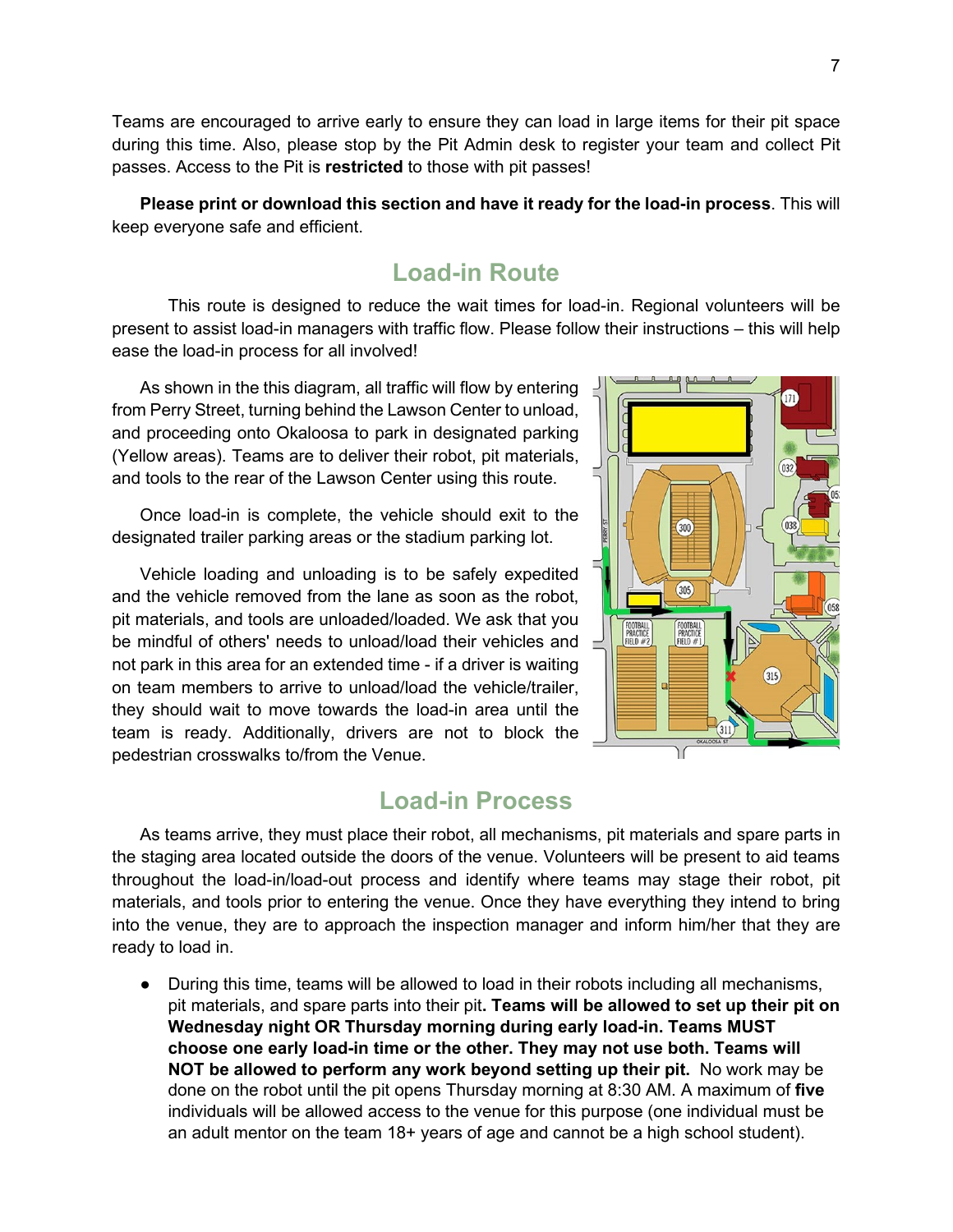*Attention:* Teams can only bring fabricated items in during the team's **initial** load-in as described in Rule E401 of this year's FIRST Event Rules. **No exceptions.** 

#### **Trailer & Bus Parking after Load-in**

After load-in, teams may park their cars in the Bragg Stadium Parking lot. Trailers and other oversized vehicles will be allowed to park in the highlighted parking lots shown on the map. There will be no charge to park in the lots. These trailers and oversized vehicles may park overnight during the event **at your own risk**.

After teams have loaded in, the double door will be **closed** until Saturday afternoon for loadout. The only acceptable entrance during the event is the main entrance facing Wahnish Way. Teams are **NOT** to use the doors at the back of the pits for entrance or exit at any time - they are for emergency exit only.

#### **Load-Out Processes**

For load-out, all pit materials, tools, and robots must be queued in the staging area before bringing your vehicle around. The entire process will be the reverse of load-in.

#### **Important reminders**

- Be prepared in the event of rain to protect your equipment during the load-in/load-out periods.
- Be sure to have your fabricated items with you at the time you load-in. This is the only time you will be allowed to bring fabricated items into the venue!
- If your robot came in a crate, let Pit Admin know when the crate is ready to be picked up!

#### **Early load-in restrictions**

- Only 5 team members will be allowed to bring in materials. At least one of those team members must be an adult mentor on the team (18+ years of age and not a high school student). Otherwise, any combination of mentors and team members is acceptable.
- Safety glasses will not be required during early load-in unless you are uncrating a robot or setting up your pit. If your robot was shipped in a crate, remember to bring safety glasses for early load-in.
- Teams may bring in their robot and any other equipment/pit items that would normally be permitted within the venue.
- Teams are encouraged to make a single trip in with their robot and equipment but may make more than one if necessary.
- After team members have dropped off their materials and set up their pit, they are to exit the pit area until the pits open on Thursday morning at 8:30 AM. Teams bringing in their equipment on Wednesday night are asked to wait until the pits open on Thursday morning at 8:30 AM to bring in additional, small hand-carried items or continue setting up their pit. Please remember this does not include fabricated items since **fabricated items must be loaded in during your initial load-in window.** No work may be done on the robot until the pit opens Thursday morning at 8:30 AM.
- **No work may be done on any robot until the pit opens each morning at 8:30 AM**.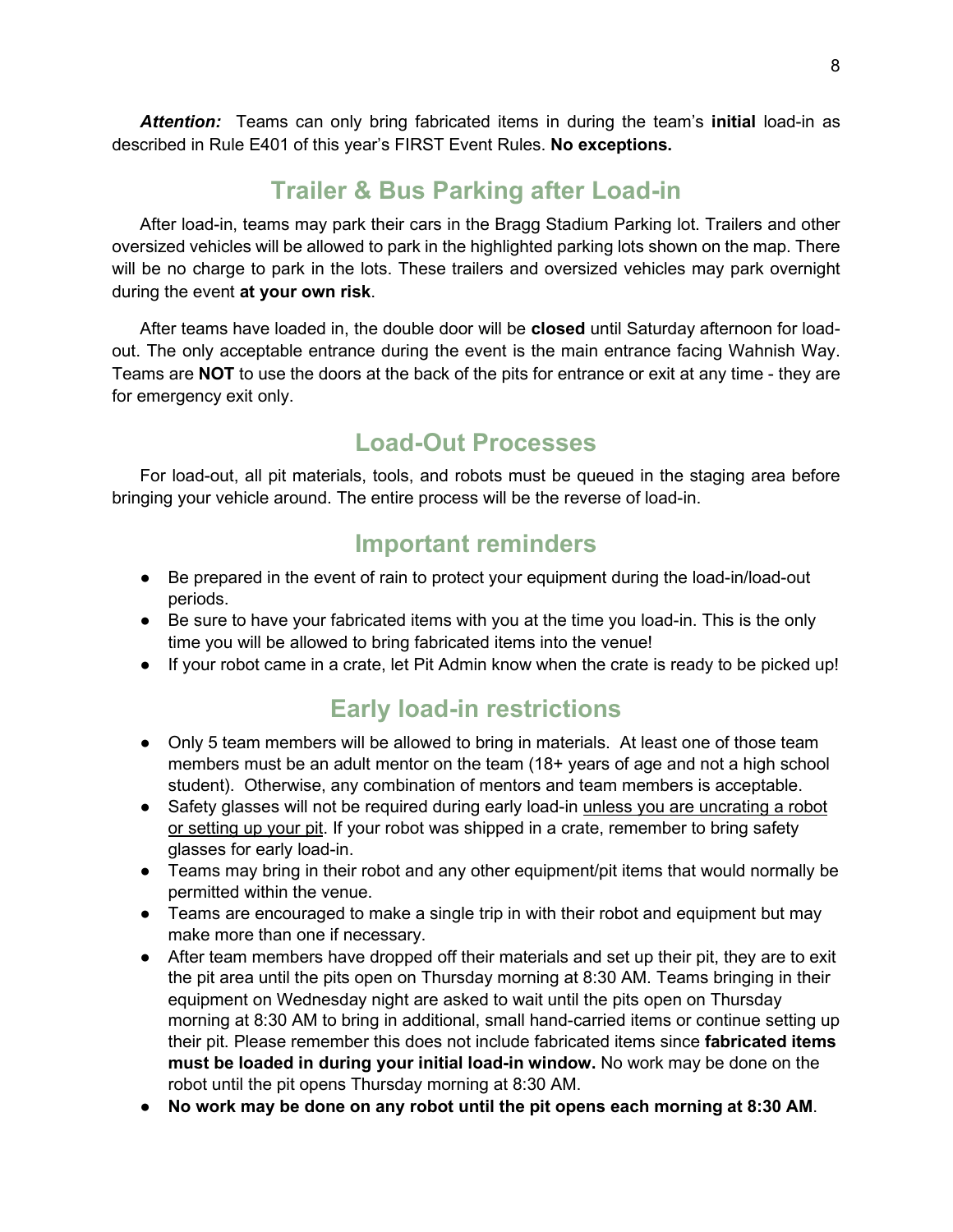● Teams that shipped their robots to the competition may uncrate their robot on Wednesday from 6 PM to 8 PM, or Thursday beginning at 7:45 AM. No work may be done on the robot until the pit opens each morning at 8:30 AM. Safety glasses must be worn while uncrating a robot.

#### <span id="page-8-0"></span>4. Being a Good Guest

#### **No painting will be allowed on campus.**

Also, if you hang anything up on the bleachers or walls, **use painter's tape** and **take it down** before you depart on Saturday.

One last thing - please show appreciation to our hosts by picking up your team's area in the stands each night. Thanks!

#### <span id="page-8-1"></span>5. Safety

Per *FIRST* guidelines, **safety glasses will not be distributed to teams**. When you are packing, please remember to include safety glasses for every student, mentor, and family members who will be visiting your team in the pit area. Plan on bringing extras as spares, as glasses are often misplaced. *FIRST* has provided a limited supply of safety glasses on hand for use by the volunteers and visiting public, so we appreciate your efforts to supply enough safety glasses for everyone you bring with you!

Everyone (team members, family, friends, mentors, visitors) is required to wear ANSI approved eye protection (safety glasses) when in the Pits. Lightly tinted Yellow, Rose, Blue, and Amber tints are *FIRST* approved. Reflective lenses are prohibited; your eyes must be clearly visible to others.

*FIRST* **Robotics Competition participants must wear closed-toed shoes** that completely cover the entire foot. Shoes must be substantial and have closed-toes and heels to protect against foot injuries, regardless of work location. Flip-flops, sandals, mules, lightweight slippers, etc. are not acceptable when working on or near the robot.

Spectators attending *FIRST* competitions should follow the following footwear rules:

If substantial close-toed shoes are not worn, spectators may enter the pit area as long as they remain in the pit aisles. Please note that loose sandals (like flip-flops) or bare feet are not permitted in the team pit area **under any circumstances.** Spectators that do not meet the footwear requirement for participants as previously described are not allowed inside individual team pit areas or where robots are being worked on. Be sure to mention this safety requirement to anyone that you invite to the event that is not familiar with FRC so they can visit your team and view your robot in the pit. *FIRST* Lego League and *FIRST* Tech Challenge participants don't have the same requirements for their events, so be sure to inform them!

Children twelve and under must always have a person eighteen or older with them. There will be a limited number of child-size safety glasses available to borrow and return at the entrance to the pit for public visitors. Strollers and baby carriages are not allowed within the individual team pits.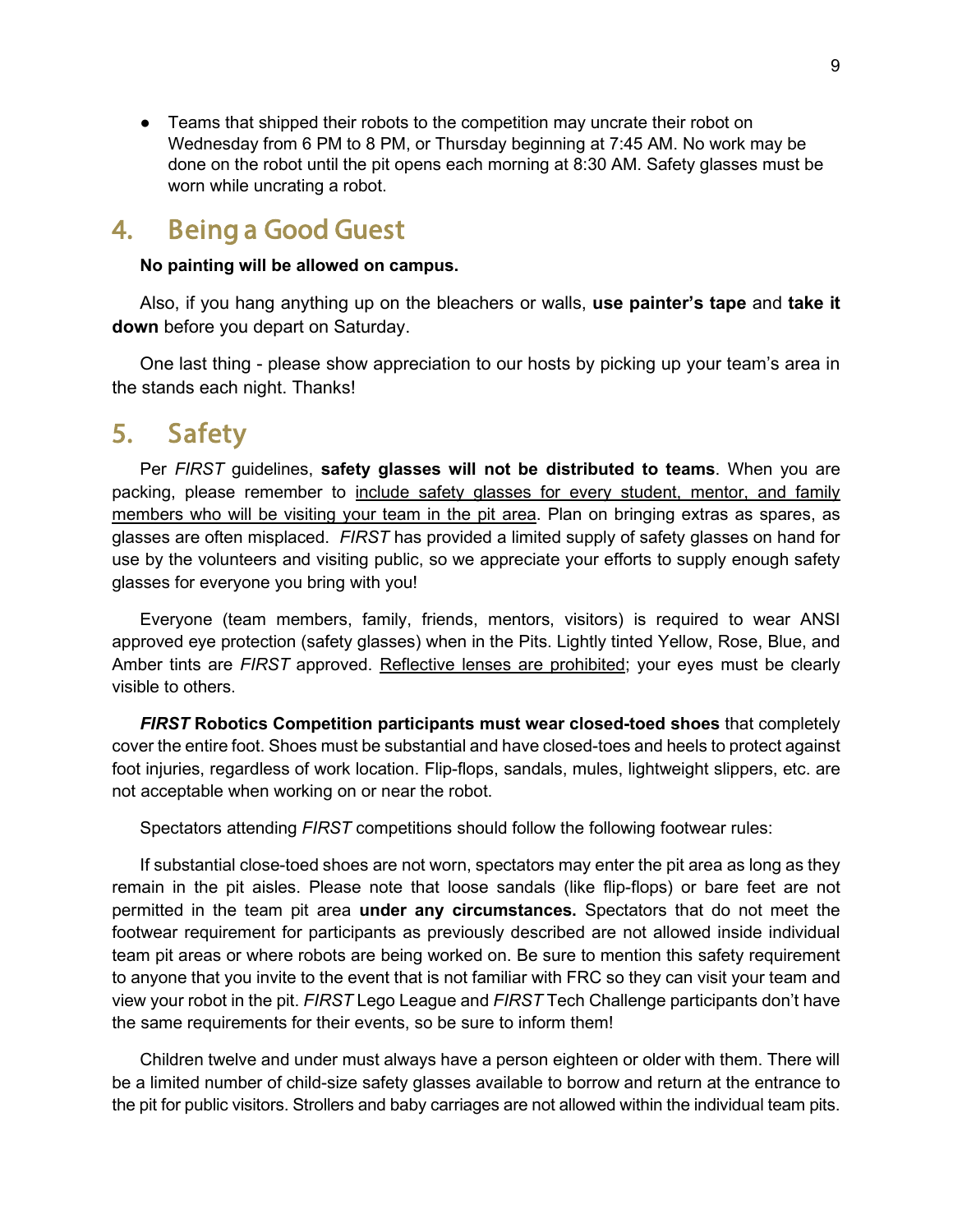Safety glasses will not be required during early load-in **unless you are uncrating a robot or setting up your pit**. If your robot was shipped in a crate, remember to bring safety glasses with you for early load-in!

DO NOT bring skateboards, hoverboards, weapons of any kind (including light sabers or blaster replicas), or drones to the Tallahassee Regional. Also, do not bring bottled gas tanks (e.g. Helium) to the competition.

#### <span id="page-9-0"></span>6. Water in Pits

Teams are permitted to bring sealed water bottles into the pits.

#### <span id="page-9-1"></span>7. Meals, Snacks, and Beverages

Meals are not provided for attendees. There are food concessions located in the building as well as many restaurants near the FAMU campus. We recommend that you assign a few adults to develop a lunch plan for feeding the team and providing snacks throughout the event. Food may be brought in from outside vendors. If the weather is nice, there are some local green parks and spaces where teams can set up a picnic lunch. We highly recommend that the entire team **NOT** leave the arena/venue for lunch, allowing for the team to prepare and arrive on time for their first match after lunch concludes.

This year's Tallahassee Regional will be held while FAMU is NOT in session. There are restaurants near campus in the Collegetown area that are quick service and close to FAMU. We have also arranged with the FAMU Student Union Service to provide teams an opportunity to order lunches for their teams. See [www.tallahasseefrc.org/team-lunch-pre-order/](https://tallahasseefrc.org/team-lunch-pre-order/) for menu and ordering options.

Many delicious restaurants can be found in the area surrounding FAMU that your team may want to eat at during or after the regional. If you choose to get food from any of these establishments, remember you **must** eat the food outside of the Lawson Center.

#### <span id="page-9-2"></span>8. The Machine Shop

Machine shop services will be provided by the FAMU-FSU College of Engineering. The machine shop has a mill, drill, and lathe machining capability, band saw, and table saw cutting capability, a bit of soldering, grinding/ polishing, threading & tapping capability, and most hand/power tools. The shop will be manned by at least one machinist during all competition activities.

The machine shop is a great asset for the teams. It is important to follow their rules to assure safety for both team members and FAMU/FSU employees operating the machine shop. Team members and mentors are not allowed in the Machine Shop for safety reasons - however, there is an office in front of the shop to wait. The shop operates on a first-come, first-serve basis.

Per guidelines from *FIRST*, *teams must provide their own transportation to and from the machine shop. The FAMU-FSU College of Engineering has made arrangements for a van to transport parts to and from the arena to the machine shop, but team members and mentors are*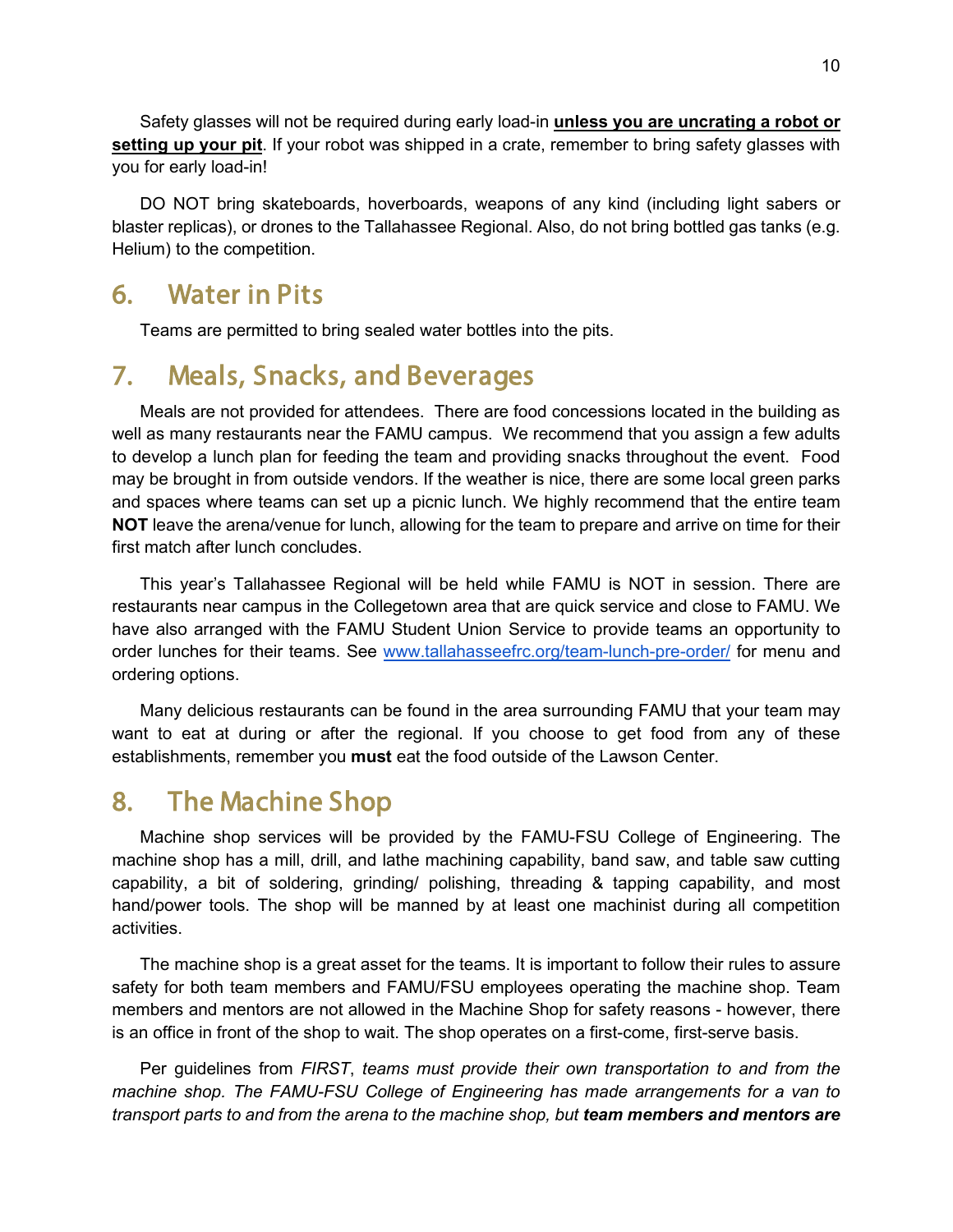*not permitted to ride on the vehicles. The machine shop is 2.2 miles away and a seven-minute drive from the Lawson Center so teams will need to drive over to the machine shop and park.*  Maps and more information will be available at Pit Admin. *FIRST* has provided a Machine Shop Request Form that will be available at Pit Admin. If the part request is simple, described sufficiently on the form, the machine shop drivers will take the form to the shop and return with the part. The machinists appreciate drawings with the requests.

#### **Machine Shop hours (subject to change):**

Thursday  $8:30$  a.m.  $-8:00$  p.m. Friday 8:00 a.m. - 7:00 p.m. Saturday 8:00 a.m. - 2:00 p.m. (closing time approximate; check with Pit Admin for updates)

#### <span id="page-10-0"></span>9. Moving between the Field and Pits

Teams and visitors will have limited paths available for transiting between the Competition Field and the Pits:

- 1) Pits are on the same floor as the Competition Field. There will be marked lanes for teams to use to approach the field and queue for matches.
- 2) There will be a marked single entrance to the Pit area from the audience seating for the event. Only members with Pit Passes will be allowed to enter the Pits. Please comply with signage and marked access points.

Pit access will be restricted this year to those with Pit passes or, if not on a team, those who are accompanied by an ambassador. Pit passes will be given on Load-In day at the Pit Admin desk, so be sure to pick them up!

Limiting traffic in the pathways from the field to the pit will create a safer pathway for moving robots to the queuing area. We ask that you be on your guard when navigating near robots – remember, safety first!

#### <span id="page-10-1"></span>10. Team Media Badges

Only team members, **with driver badges or media badges**, transporting a robot will be permitted to enter the Competition area. Teams will each be provided **one media badge**. Team members wearing a media badge must have a camera with them and accompany their drive team with the robot to the arena to be given access to the field**. Team members wearing the media badge are not permitted to work on a robot, coach/strategize after entering the queuing area or during a match or leave the designated media area during match play to ensure the safety of volunteers and team members.** Media members must stay with the drive team in the queuing area until their team is loading onto the field. Volunteers on the field may make changes as needed for safety and to ensure a good flow of matches.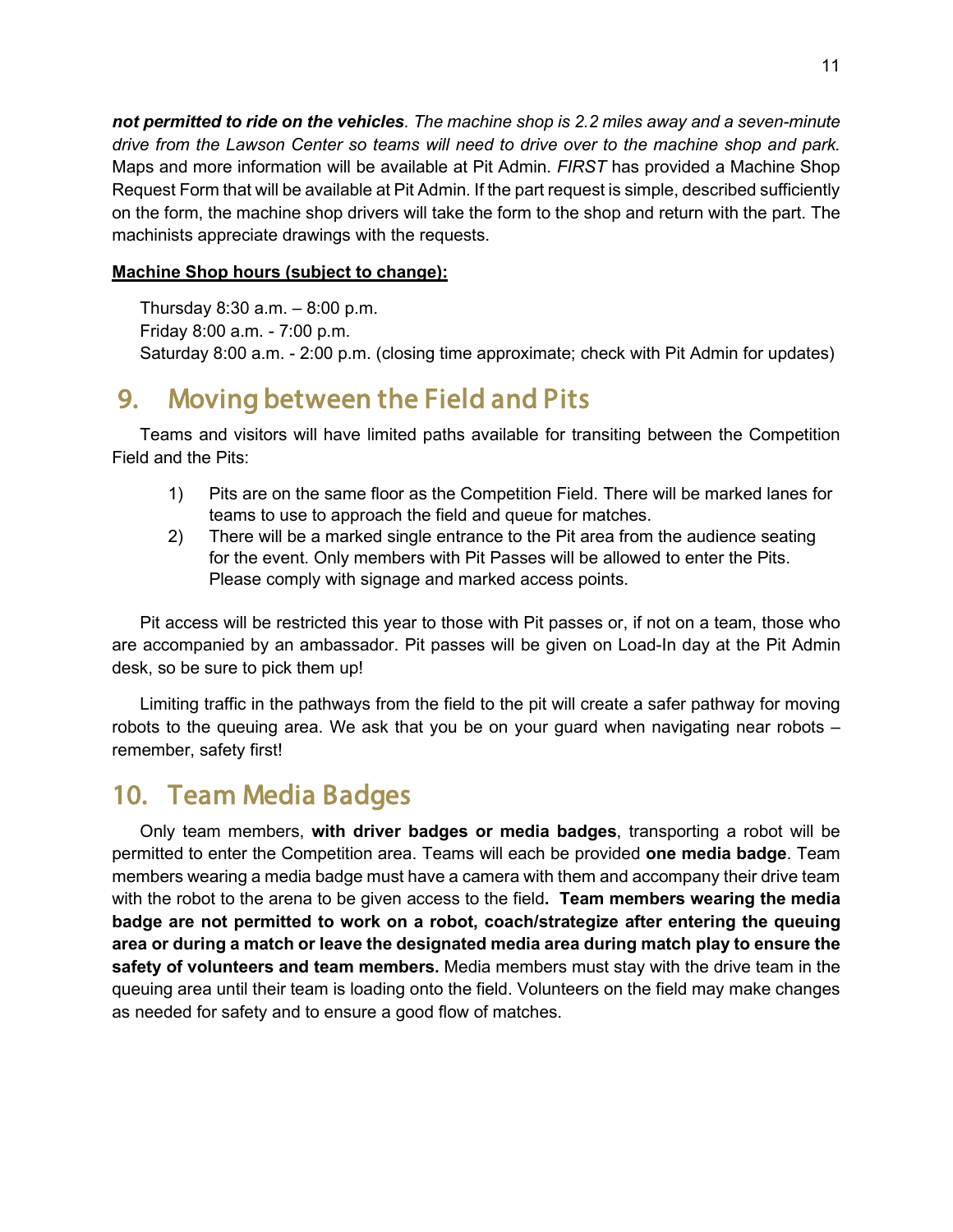#### <span id="page-11-0"></span>11. Directions and Parking

The address for the Alfred Lawson Jr. Multipurpose Center on the FAMU campus is 1800 Wahnish Way, Tallahassee, FL 32310. Teams may park their cars in the Bragg Stadium Parking Lot for free. Oversized Vehicles and Trailers may park in the Yellow designated lots behind the Lawson Center and at the North end of Bragg Stadium at no cost and **at your own risk**. Please make sure your bus drivers know the specific location of this lot. Reference the diagram below for parking locations.

*Overall Parking Map*



#### <span id="page-11-1"></span>12. Security

Teams should never leave anything of value unattended. For added protection, it is recommended teams use security locks/cables to attach computers to a large object, such as a table. Please label all robot batteries, battery chargers, controllers etc. with your team number. Turn in lost and found items to the Pit Admin Desk in the pit area.

#### <span id="page-11-2"></span>13. Site Layout

The field and pits are located in the venue. The pit map will be uploaded to the FIRST Tallahassee Regional website when it is available. Please note that the **pit map is subject to change**!

#### <span id="page-11-3"></span>14. Exhibits

- The Information Desk, Regional Merchandise Sales, Student Ambassador, and Welcome tables will be located on the main floor of the Lawson Center in the lobby.
- Multiple Universities will be tabling throughout the weekend including:
	- o Florida Polytechnic Friday
	- o Florida Institute of Technology Thursday and Friday
	- o Embry Riddle Aeronautical University Thursday, Friday, and Saturday
	- o FAMU-FSU College of Engineering
- Certain Sponsoring companies will also be exhibiting throughout the competition. Be sure to keep a lookout during the competition for these exhibitors, and remember to thank them for sponsoring the Tallahassee Regional!

#### <span id="page-11-4"></span>15. Web Streaming

The Tallahassee Regional will be streamed on the web thanks to Twitch. Matches on Friday and Saturday, as well as some coverage of Thursday's activities, will be streamed. The stream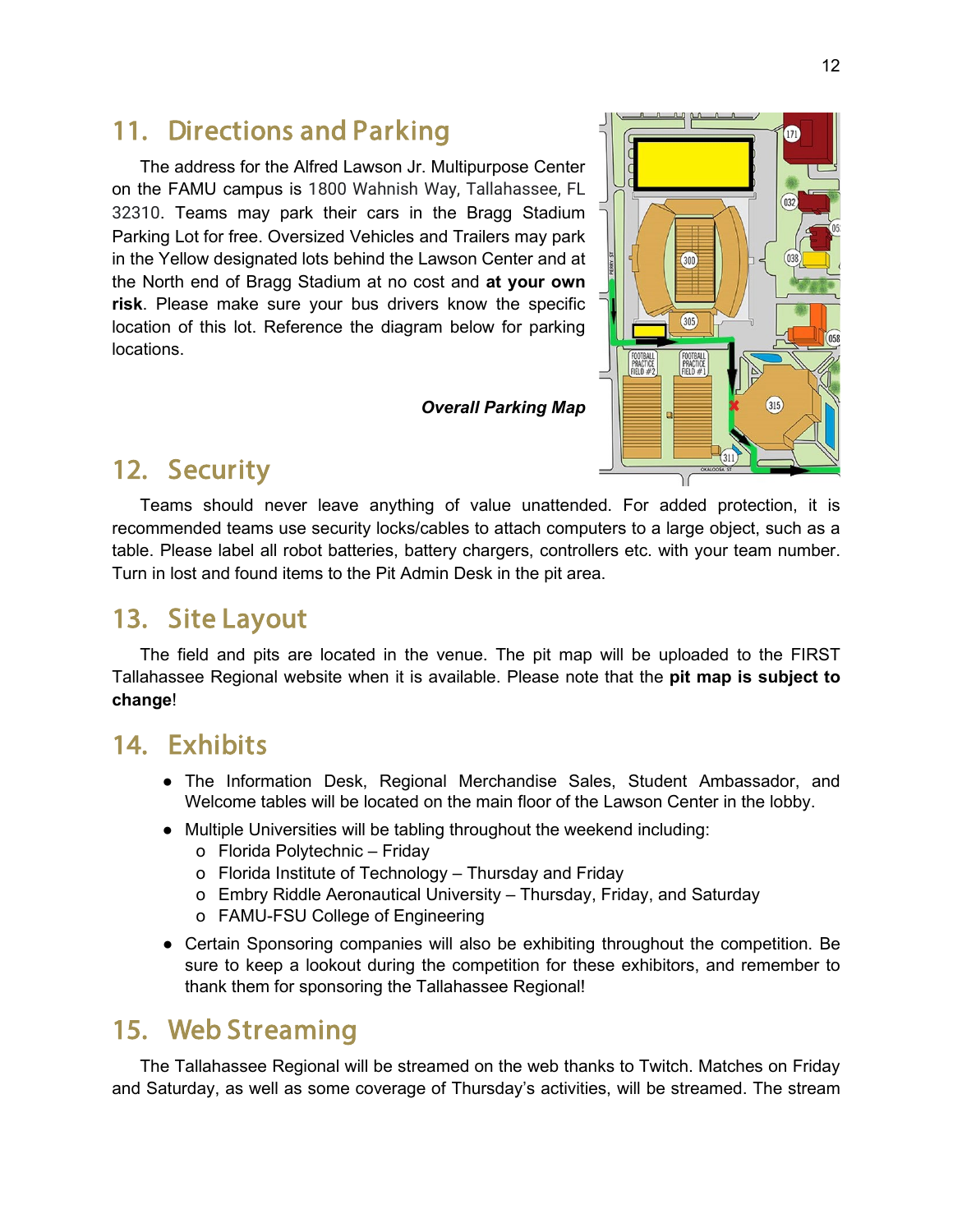link will be distributed closer to the event date and will be on the Tallahassee FRC Regional website as well.

### <span id="page-12-0"></span>16. Thursday Workshops

We will be holding workshops on Thursday on the 4th floor of the Lawson Center. Limited space is available, so be sure to arrive early for workshops! The Regional's Workshops consist of a mix of technical and non-technical sessions. The schedule is shown below and is subject to change. Keep an eye on our Social Media and the Tallahassee Regional website for updates!

| <b>Time</b>     | Side A                                      | Side B                                                      |
|-----------------|---------------------------------------------|-------------------------------------------------------------|
| $10:00 - 10:45$ | <b>Exploding Bacon</b>                      | Thoughts on Writing, for FIRST &<br>Otherwise, James Austin |
| $11:00 - 11:45$ | College of Engineering<br>Christian Hubicki |                                                             |
| $1:00 - 1:45$   | College of Engineering                      | Chairman's Award Chat<br><b>Exploding Bacon</b>             |
| $3:00 - 4:00$   |                                             | Women in STEM                                               |

#### **Tentative Schedule for Thursday, March 17th Workshops**

#### <span id="page-12-1"></span>17. Student Ambassadors

We will be selecting 20 students to serve as Student Ambassadors to escort visitors around the Lawson Center, allowing them to meet with company sponsors, media outlets, and various other VIPs. They need to be able to comfortably talk with adults in clear and concise terms, convey the values of *FIRST,* and be able to give statistics about the Regional and their own teams.

Descriptions of the ambassador program have been sent to teams. All teams are urged to support the programs, but with the understanding that candidates must not have critical team duties (like being a driver) during the competition.

There will be a Student Ambassador meeting for selected students at 2 PM, location TBD, **on Thursday, 3/17**. More information will be distributed closer to the event. Please be at the **VIP Tables in the lobby at 1:55 PM on Thursday!**

If you have any questions, please send an email to [frctallahasseeambassador@gmail.com.](mailto:frctallahasseeambassador@gmail.com)

Thanks for reading through the Team Guide! Please feel free to visit our [website](https://tallahasseefrc.org/) and [Social Media,](https://www.facebook.com/TallahasseeFRCRegional) or email the Regional Director, Wendy Austin, at waustin@firstinspires.org if you have any questions!